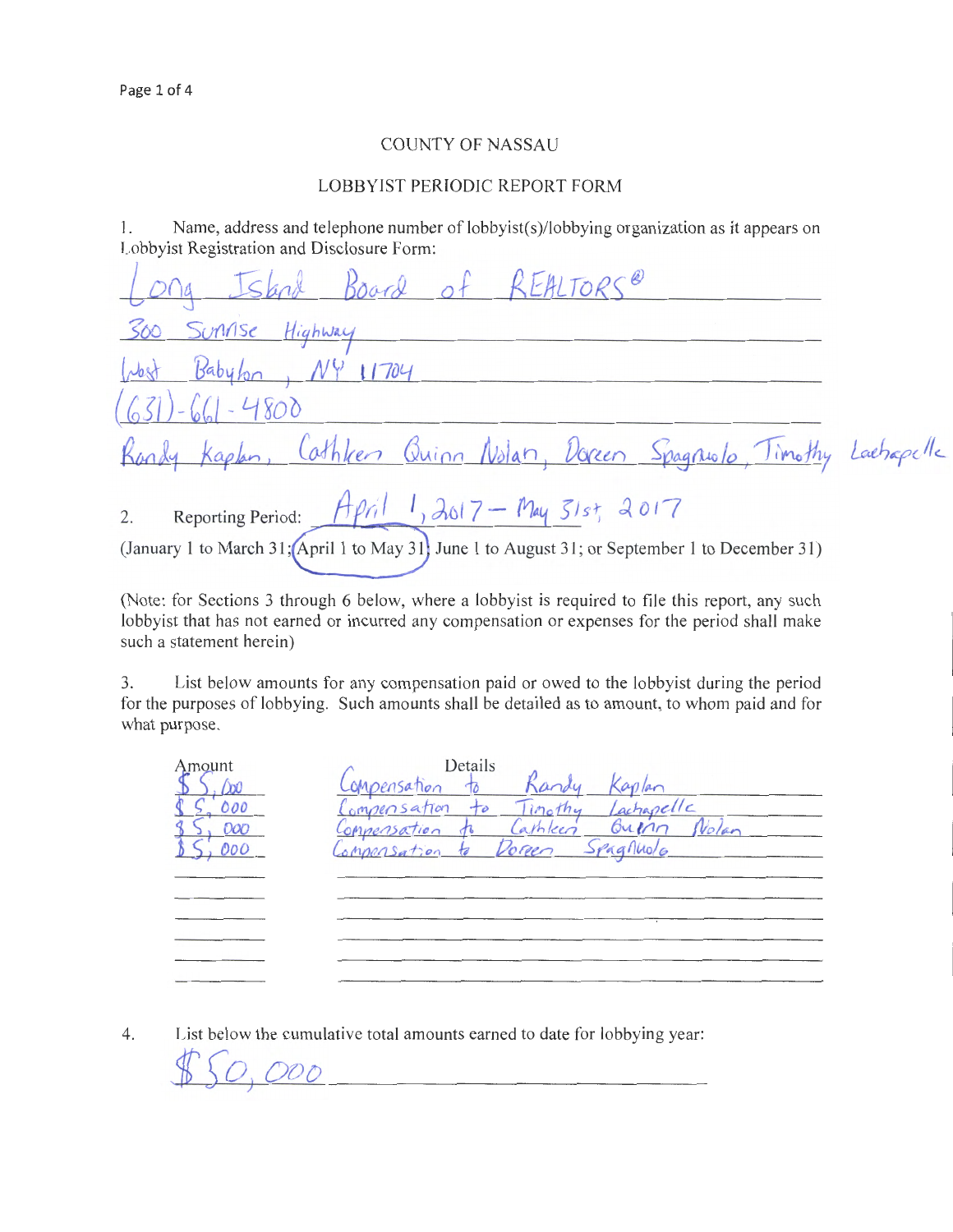Page 2 of 4

5. List below amounts for any expenses expended or incurred by the lobbyist during the period for the purposes of lobbying. Such amounts shall be detailed as to amount, to whom paid and for what purpose.

| Amount | Details |
|--------|---------|
|        |         |
|        |         |
| ______ |         |
|        |         |
|        |         |
|        |         |
|        |         |
|        |         |

6. List below the cumulative total amounts expended to date for lobbying year:

(In lieu of completing 7 through 10 below, you may attach a copy of your Lobbyist Registration and Disclosure Form, provided the information has not changed.)

7. List whether and where the lobbyist(s)/lobbying organization is registered as a lobbyist (e.g. Nassau County, New York State):

| $NYS$ ICOPE        |  |  |                                              |  |
|--------------------|--|--|----------------------------------------------|--|
|                    |  |  | NYC Office of the City Clerk Lobbying Bureau |  |
| Nassay County, NYS |  |  |                                              |  |
| Suffolk County     |  |  |                                              |  |

8. Name, address and telephone number of client(s) by whom, or on whose behalf, the lobbyist is retained, employed or designated.

| Long Island Board of REALTORS |  |  |
|-------------------------------|--|--|
| Soo Sunrise Huy               |  |  |
| $W.$ Babylon, $NY$ 11704      |  |  |
| $(631) - 661 - 4800$          |  |  |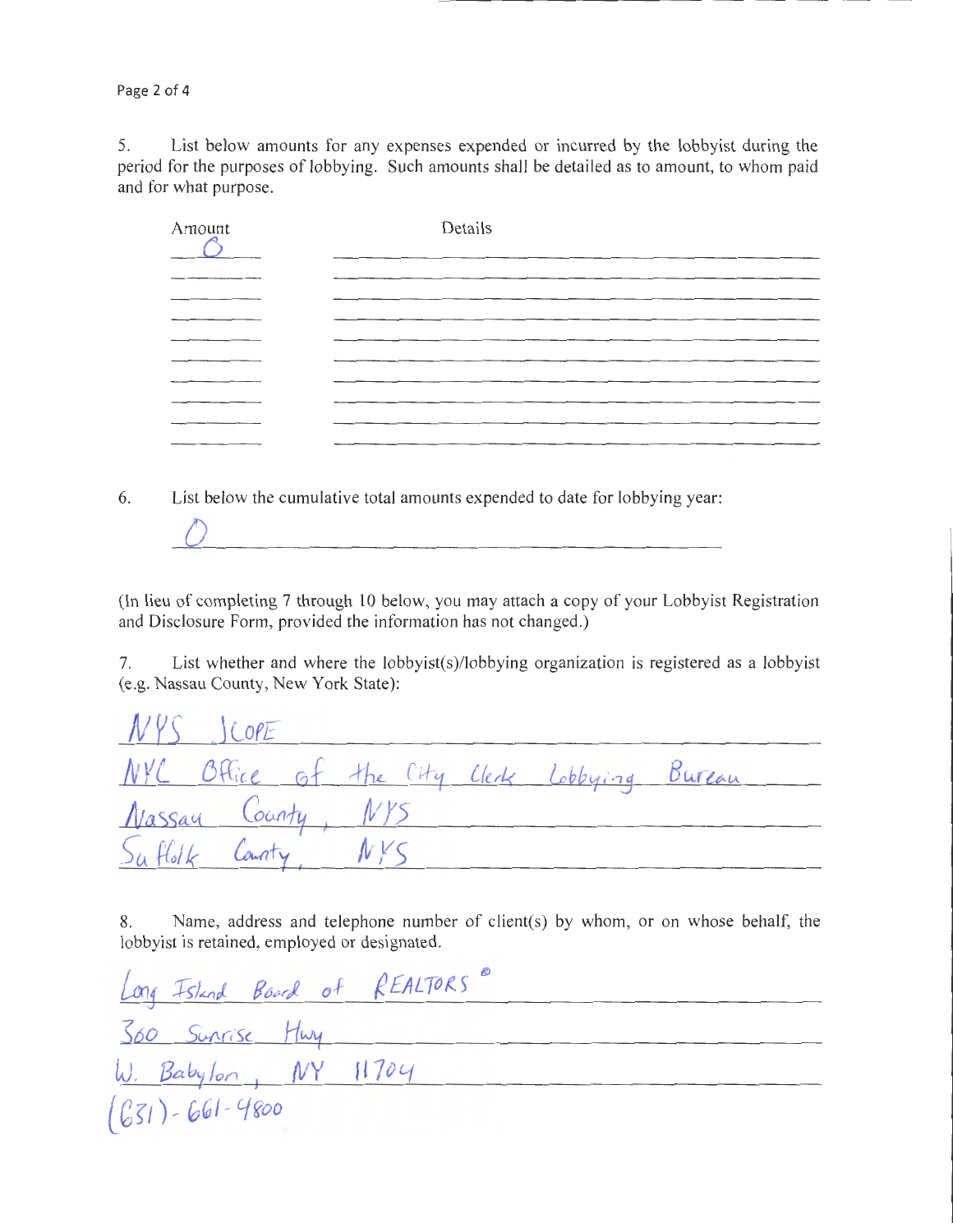9. Describe lobbying activity conducted, or to be conducted, in Nassau County, and identify client(s) for each activity listed, during the Reporting Period.

The name of persons, organizations or governmental entities before whom the lobbyist has 10. lobbied during the period.

Governor + Legislature; Queens Borough fresident; NVC and Suffolk Executives: Nassau and  $arci!$   $Naccu$ Vassan and Suffolk Town Supervisors  $61k$ Legislators Villages; Cities of Goads. Long Beach Town ĞН  $\sigma$ len Love. rnk